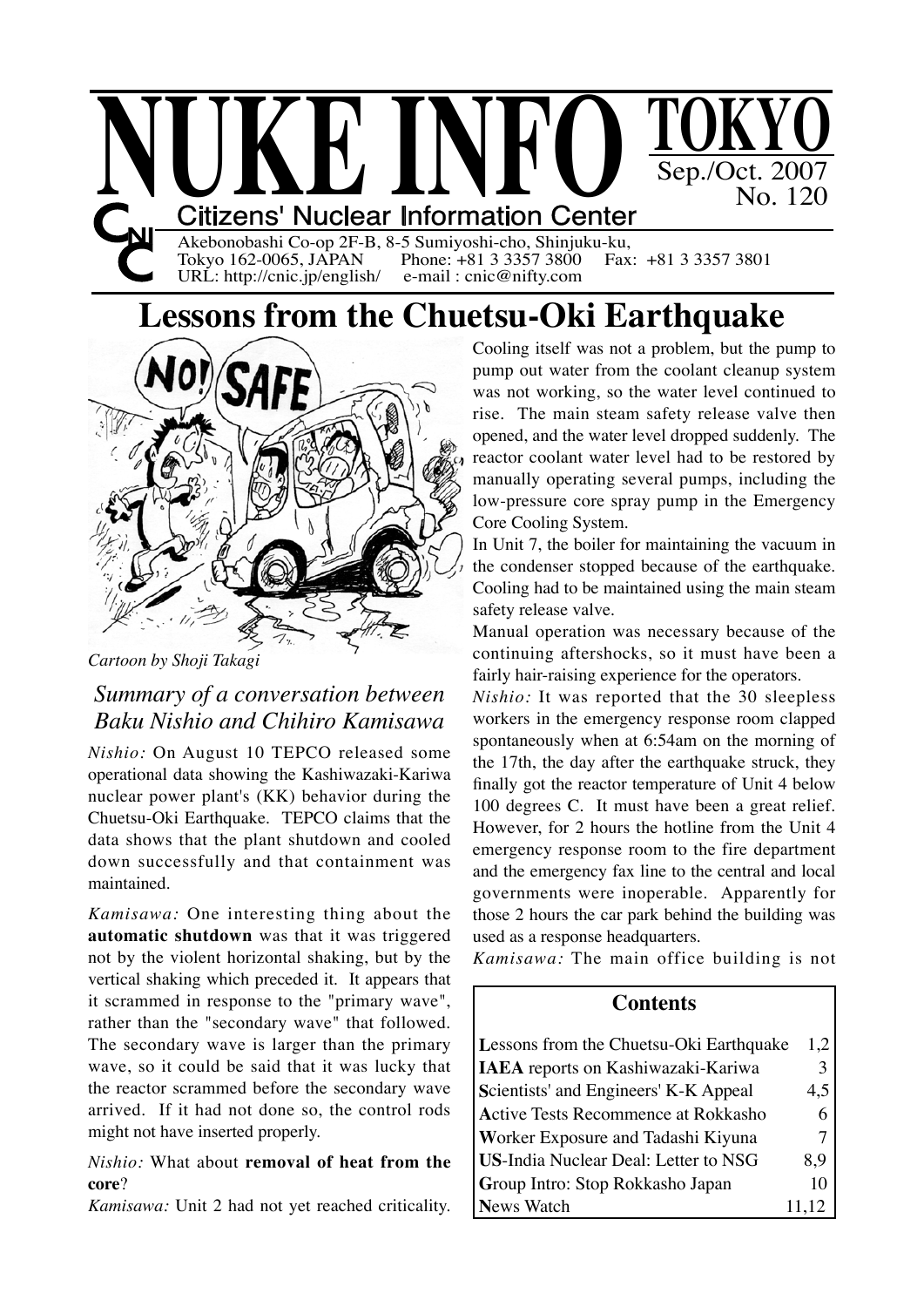required to meet the stringent earthquake resistance standards of some other buildings, but if it is out of action, it is impossible to make overall judgments, so confusion reigns.

*Nishio:* What about **containment of radioactive materials**? TEPCO says that no radioactivity leaked from fuel assemblies.

*Kamisawa:* That has not yet been confirmed. Radioactive water from the spent fuel pool of Unit 6 leaked to sea. Iodine leaked from the exhaust stack of Unit 7. A pressure release window in the reactor building of Unit 3 fell out. So it can be said that several layers of the multi-layered containment were breached.

*Nishio:* So if the fuel assemblies did leak, there were routes via which the radioactivity could escape.

*Nishio:* Promoters of nuclear power have begun to claim that the fact that KK withstood a stronger than predicted earthquake proves the **safety of nuclear power plants**.

*Kamisawa:* The crane in Unit 6 was damaged. The inside of the reactors is yet to be checked. Plastic deformation (permanent strain) and cracks might be discovered. There is certain to be residual strain in much of the equipment and this could cause a major accident in future.

*Nishio:* Some people claim that this all falls within the leeway built into the design of the plant, but did this exceed any such leeway?

*Kamizawa:* This time they were just lucky. Besides which, the size of the shake is not the only determining factor for damage to equipment.

*Nishio:* Even if on this occasion the design error worked in their favor, the design error might work against them next time.

*Kamisawa:* They don't really think this proves that nuclear power plants are safe. Rather, they are just trying to distract attention from the fact that the flaws in the safety assessment have been exposed.

*Nishio:* The earthquake exceeded the assumptions of the safety assessment, but **was an earthquake of this magnitude really unexpected?**

*Kamisawa:* Not at all. A reanalysis by a team including Professor Takashi Nakata of Hiroshima Institute of Technology showed that a fault on the sea bed which TEPCO estimated to be only 7 kilometers, is in fact in the order of 30 kilometers long. TEPCO and the government's safety assessment system should be held accountable for this gross underestimate.

*Nishio:* Whether it was deliberate or accidental, it was a serious oversight. But there are still many things that are not yet known about earthquakes. The direction of the fault along the sea bed is not certain.

*Kamisawa:* There are differences of opinion about whether it becomes shallower as it approaches land or as it goes out to sea. Some people think it branches. If it becomes shallower as it approaches land, running in the north-west direction, it comes within a few kilometers of the plant. In fact, there is a strong argument that it goes right under the plant and connects with the Torigoe fault.

*Nishio:* The term "killer pulse" has been used by Emeritus Professor Kojiro Irikura of Kyoto University.

*Kamisawa:* This refers to a powerful pulse arising from the release of regions which were stuck. This mechanism is not currently taken into account in safety assessments. But even without resorting to this theory, Mitsuhisa Watanabe of Toyo University says the movement around KK can be accounted for on the basis of the 10-centimeter rise in the ground level.

*Nishio:* TEPCO's and the government's safety assessors might not have predicted it, but it was a perfectly predictable earthquake. They say they are carrying out **back checks on the basis of the new earthquake guidelines** established last September, but they should not be allowed to get away with saying this was beyond expectations.

*Kamisawa:* It is clear that the earthquake safety assessment for KK was flawed. Its license should be withdrawn, but they are proceeding on the assumption that it will be restarted. We must not allow this to happen. They say they are carrying out back checks on all of Japan's nuclear power plants, but any of these plants could be hit by an earthquake like the one that hit KK. They should all be shut down until the back checks are completed. If it is discovered that the safety assessments were flawed, their licenses should be withdrawn. Only then should the question of whether or not the new guidelines are valid be considered. Of course, all the data and the input values and calculation codes used in the analyses should be publicly available. If they say that safety has been confirmed, they should show the data on which they base their conclusion.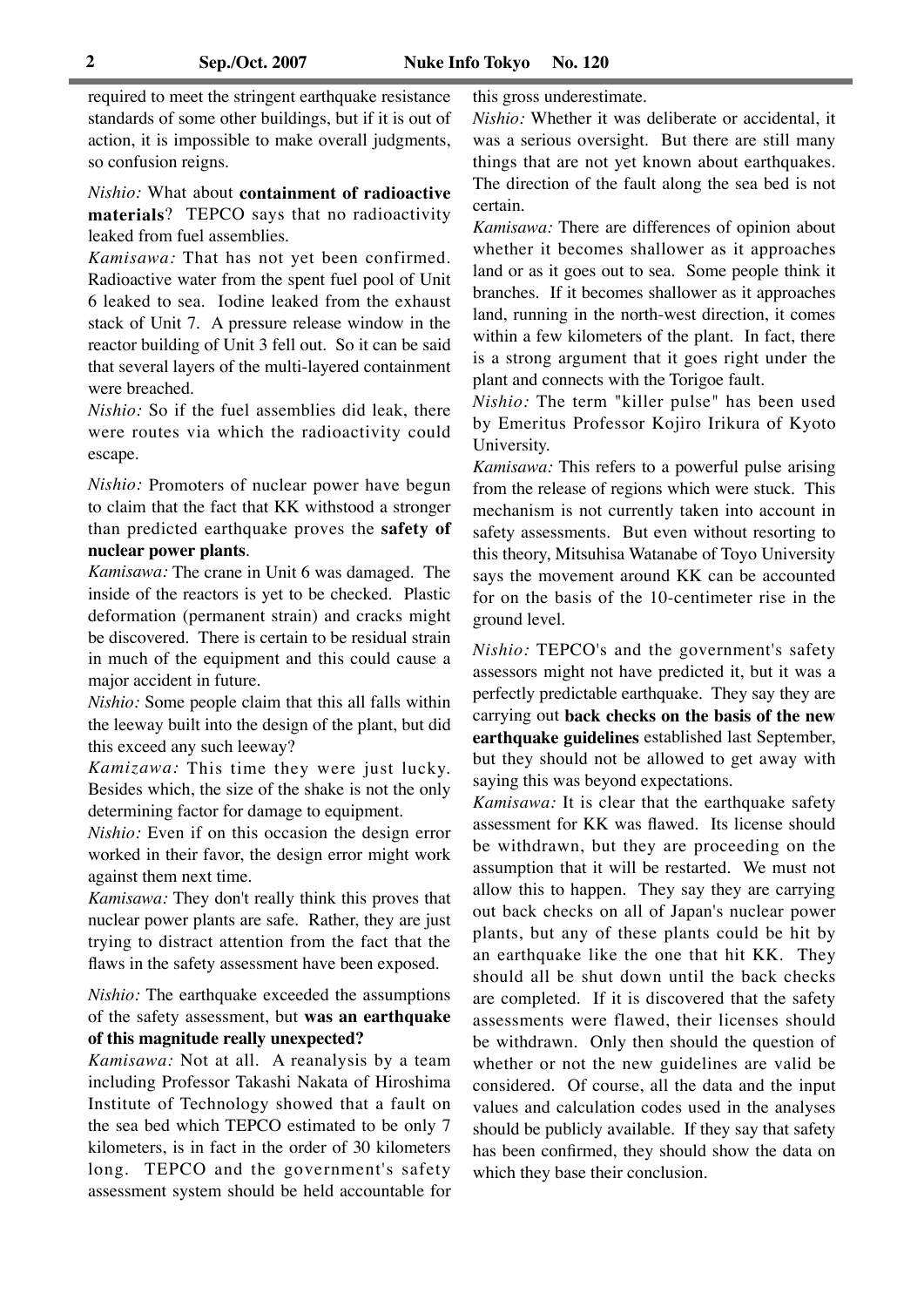## **IAEA Releases Report on Kashiwazaki-Kariwa**

There were some misleading comments<br>
in the IAEA's August 17 report on the<br>
Kashiwazaki-Kariwa nuclear power plant<br>
(KK), as well as some sensible comments that the in the IAEA's August 17 report on the Kashiwazaki-Kariwa nuclear power plant pro-nuclear lobby will try to ignore. Below is a response to some of the issues raised in the report.

#### **1. "Expected" Damage**

In its August 17 press release the IAEA states, "Earthquake damage to the Kashiwazaki-Kariwa nuclear power station on 16 July appears to be limited and less than expected."

*Response:* A similar comment made a few days earlier by the head of the "IAEA expert mission" has been quoted widely in the media. However it is a meaningless statement. It depends on what he expected. The comment is being used to diminish the seriousness of the problems.

#### **2. Visible and Invisible Damage**

The August 17 report states, "Safety related structures, systems and components of the plant seem to be in a general condition, much better than might be expected for such a strong earthquake, and there is no visible significant damage..."

*Response 1:* The key issue is the invisible damage. It is to be expected that the plant has been significantly weakened. Even if a visual inspection does not reveal any serious problems, the stresses and strains that the earthquake placed on equipment, pipes, etc. is likely to have caused invisible damage and general weakening. Practically speaking, it is impossible to confirm the extent of this damage and weakening.

The IAEA report acknowledges this issue as follows:

"Another consideration is the possibility that the long-term operation of components could be affected by hidden damage from the earthquake. Thus, the potential interaction between large seismic events and accelerated ageing may be an important topic to consider in future inspection programmes."

*Response 2:* The insides of the reactors have not been seen yet, so it is premature to pass judgment on the condition of the plant.

The IAEA report acknowledges this issue as follows:

"However, important components like the reactor

vessels, the core internals and the fuel elements have not yet been examined and in-depth inspections are still to be performed."

#### **3. Seismic risk**

(i) Even if the plant withstood this earthquake, there is no guarantee that the plant, which has been weakened by the July 16 earthquake, will withstand the next earthquake. Furthermore, the next earthquake could be even bigger.

(ii) It now seems that the Kashiwazaki-Kariwa nuclear power plant is located directly above a seismic fault.

The IAEA August 17 press release acknowledges these issues as follows:

"In the IAEA report it is suggested that a reevaluation of the seismic safety the Kashiwazaki-Kariwa NPP needs to be done taking into account the lessons learned from the Niigataken Chuetsu-Oki earthquake, using updated criteria and methods. In particular, detailed geophysical investigations are foreseen both on land and offshore in order to define the new seismic input to the plants. These investigations, it is stated in the report, should address the issue of the potential existence of active faults underneath the site."

#### **4. Length of Shutdown**

The media quoted the head of the "IAEA expert mission", Pilippe Jamet as saying that it would take "months or a year" to put the plant back into operation.

*Response:* Points 2 and 3 above are convincing reasons why the plant should never be operated again. There are no grounds for suggesting the plant can be restarted in a year's time. Nor are there any grounds for using the earthquake that hit the KK as evidence that nuclear power plants can withstand strong earthquakes.

CNIC, along with Green Action Kyoto and Greenpeace Japan wrote to the IAEA to protest the misleading aspects of its report. The statement by the newly formed *Group of Concerned Scientists and Engineers Calling for the Closure of the Kashiwazaki-Kariwa Nuclear Power Plant* on page 4&5 explains in more detail why the Kashiwazaki-Kariwa nuclear power plant should not be operated again.

Philip White (NIT Editor)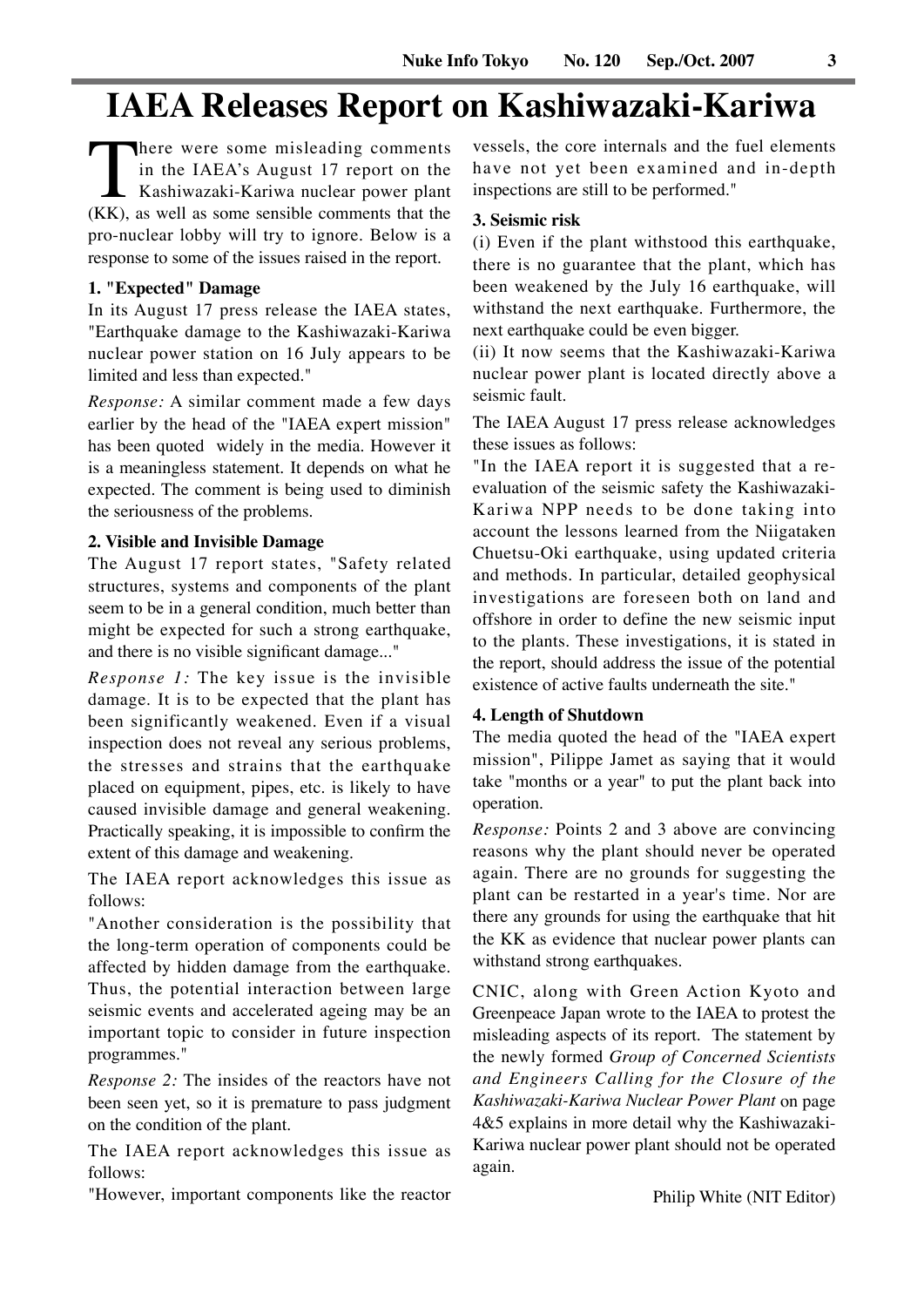### **Appeal**

#### **Call for Closure of Kashiwazaki-Kariwa Nuclear Power Plant**

On 17 August 2007, the International Atomic Energy Agency (IAEA) fact finding mission released its preliminary report on the impact of the 16 July 2007 Chuetsu-Oki earthquake on Tokyo Electric Power Company's (TEPCO) Kashiwazaki-Kariwa Nuclear Power Plant. The report, compiled on the basis of an investigation that lasted a mere three days, concluded that the plant shut down safely and that the damage was less than expected, even though as yet nothing is known of the condition of key equipment, including the reactor pressure vessel, reactor structural components and internals, and major piping systems. Meanwhile, Haruki Madarame, chairman of the investigation committee established by the Japanese government's Agency for Natural Resources and Energy, by stating that it will take at least 1 to 2 years before the plant can be restarted, lost no time in proclaiming that all 7 units will be restarted eventually. In this way, the belief that the Kashiwazaki-Kariwa Nuclear Power Plant is sure to be restarted is being implanted in the Japanese public consciousness. We find this state of affairs deeply concerning from a straightforward scientific and technical perspective. Our reasons are as stated below.

First, the possibility of occurrence of another huge earthquake near the Kashiwazaki-Kariwa Nuclear Power Plant cannot be ruled out. This region is right in the middle of the Uetsu-Shin'etsu fold zone, an area of particularly high crustal activity in the Japan Sea Eastern Margin Mobile Belt and has many active faults. Until the occurrence of the predicted Great Nankai (south sea) earthquake around the middle of this century, there is a high probability that a period of high earthquake activity will continue from the Japan Sea Eastern Margin Mobile Belt to central / southwest Japan (1). It is therefore impossible to say that large earthquakes in this region ended with the 2004 Chuetsu earthquake and the recent Chuetsu-Oki earthquake. Also, we cannot ignore the possibility that, even several to ten years from now, large earthquakes could occur as aftershocks, in the broad sense of the word, of the Chuetsu-Oki earthquake. The IAEA points to the importance of investigation of active faults, but it must not be forgotten that huge earthquakes, which are not related to active faults observed near the surface, could occur.

Second, in the light of the "Regulatory Guide for Reviewing Seismic Design of Nuclear Power Reactor Facilities (Seismic Guide)," which was revised in September last year, it is clearly inconceivable to continue to operate a nuclear power plant at the Kashiwazaki-Kariwa site. The reason for this is that the basic policy stated in the revised Seismic Guide is that all buildings and structures must be installed on ground having enough support performance (2). There can be no doubt now that the ground of the site of the Kashiwazaki-Kariwa Nuclear Power Plant does not fulfill this requirement. This was proved by the damage to many structures at the plant as a result of large-scale, wide-spread ground deformations and failures caused by the Chuetsu-Oki earthquake.

Third, the ground motion due to the earthquake which hit the Kashiwazaki-Kariwa Nuclear Power Plant far exceeded the basic design earthquake ground motion S2 that was assumed when the plant was designed. There is virtually no doubt that the force applied exceeded the elasticity limit of the materials of equipment and facilities categorized as of seismic importance level A (important) or As (most important), including the reactor pressure vessel, the reactor internals, piping, the containment vessel, etc. Hence, even if the minimum functions of "shut down, cooling and containment" were somehow maintained, it should be assumed that plastic deformation (permanent strain) remains in many facilities and items of equipment and that in some cases cracks may have formed. The key problem is that it is impossible to demonstrably determine whether or not dangerous strain remains. All that is possible is to make a guesstimate by inputting the observed earthquake ground motion into numerical simulations, which use assumptions built on top of more assumptions (3). In other words, nobody can objectively claim that the 7 units are sound. As the IAEA has warned, there is a danger that the long-term operation of components could be affected by hidden damage from the earthquake. This does not simply mean that accidents emanating from within the reactor have become more likely. It also means that a major accident could be caused by earthquake ground motion smaller than that of 16 July 2007.

Fourth, we must take the following issues into serious consideration. To begin with, the local residents have kept saying for the last 33 years that the ground condition of the Kashiwazaki-Kariwa Nuclear Power Plant is of very poor quality and that there is a high probability of a major earthquake striking the area because there are several active faults nearby. This was finally proved to be true, at a huge cost, by the recent earthquake disaster.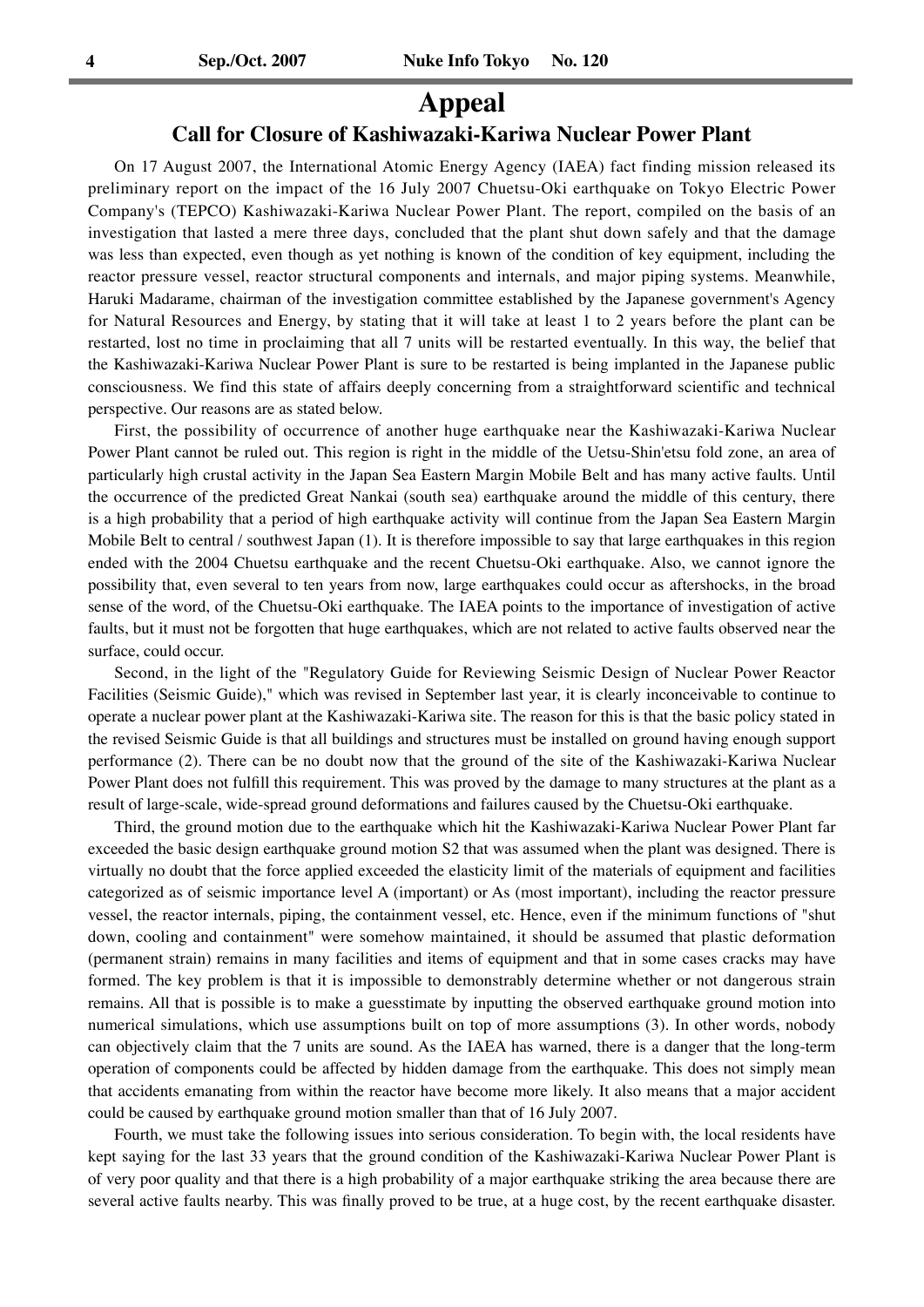Amidst this misfortune, the one fortunate thing was that on this occasion a major nuclear accident did not occur. However, that was the result of miraculous luck in regard to the way the earthquake occurred. If the source region of the Chuetsu-Oki earthquake had been just a little to the southwest and the magnitude had been in the order of 7.5 like the 1964 Niigata earthquake, the nuclear power plant would have been shaken even more violently. The functions of "shutdown, cooling and containment" might have failed and large quantities of radioactivity might have been released into the environment.

It is unacceptable for the above 4 points to be disregarded, nature to be treated with contempt, and pride in technological ethics to be cast aside just so that the Kashiwazaki-Kariwa Nuclear Power Plant may be reopened. Such a course would expose the local community, Japanese society, and indeed the whole world to serious danger.

It goes without saying that a detailed investigation of the damage to all the facilities, beginning with the inside of the pressure vessel, along with a scientific examination of the ground of the site must now be carried out. However, these should not be carried out on the assumption that the plant will be restarted. They should be carried out as objective scientific and technical investigations to deal with the post-event situation, maintaining the premise that the plant will not necessarily be restarted, keeping in mind the possibility of permanent closure of the plant. Furthermore, the investigation results should not be biased towards the government or the company. We believe that they should be assessed by impartial individuals who also respect the views of the local residents.

This is our fervent appeal.

21 August 2007

#### *Group of Concerned Scientists and Engineers Calling for the Closure of the Kashiwazaki-Kariwa Nuclear Power Plant*

*Steering members*

Katsuhiko Ishibashi, Seismologist, Professor of Kobe University Hiromitsu Ino, Metallurgist, Emeritus Professor of the University of Tokyo Mitsuhiko Tanaka, former nuclear power plant design engineer, science writer Yukio Yamaguchi, Physicist, Co-Director of Citizens' Nuclear Information Center

#### **References**

1. Such seismically active periods were observed before the 1854 Ansei-Tokai and Ansei-Nankai earthquakes and before the 1944 Tonankai and the 1946 Nankai earthquakes. Meanwhile, there is a view that the following earthquakes are all manifestations of a current active period: 1995 Hyogo-ken Nambu, 2000 Tottori-ken Seibu, 2004 Niigata-ken Chuetsu, 2005 Fukuoka-ken Seiho-Oki, 2007 Noto Peninsula, 2007 Niigata-ken Chuetsu-Oki. 2. The fact that it is "required for all buildings and structures" is clearly explained in Shigeki Nagura, Yosuke Maeda, Hideki Mizuma and Hiroyuki Aoyama's "Revision of Japanese 'Examination Guide for Seismic Design of Nuclear Power Reactor Facilities' " (Proceedings of the 12th Japan Earthquake Engineering Symposium, CD-ROM, 43-49, 2006).

3. Damage to facilities and equipment cannot be discerned by visual inspection alone. Even if the existence of cracks can, to some extent, be discerned by non-destructive testing technology used during periodic inspections, it is impossible to check every corner of all the "important" and "most important" equipment of all 7 units. Furthermore, practically usable technology does not exist for non-destructive testing in the cramped confines of a nuclear power plant to ascertain whether or not dangerous deformation has occurred. Consequently, we expect that checks will be restricted to confirming large deformations and damage which can be observed with the naked eye, limited non-destructive tests for cracks in a small number of locations, and estimations of whether dangerous deformation has occurred based on calculations. However, it would be extremely dangerous to restart the plant on the basis of the results of these uncertain calculations.

**Contact** for the *Group of Concerned Scientists and Engineers Calling for the Closure of the Kashiwazaki-Kariwa Nuclear Power Plant*:

The Takagi Fund for Citizen Science (Tamotsu Sugenami) For English inquiries: Citizens' Nuclear Information Center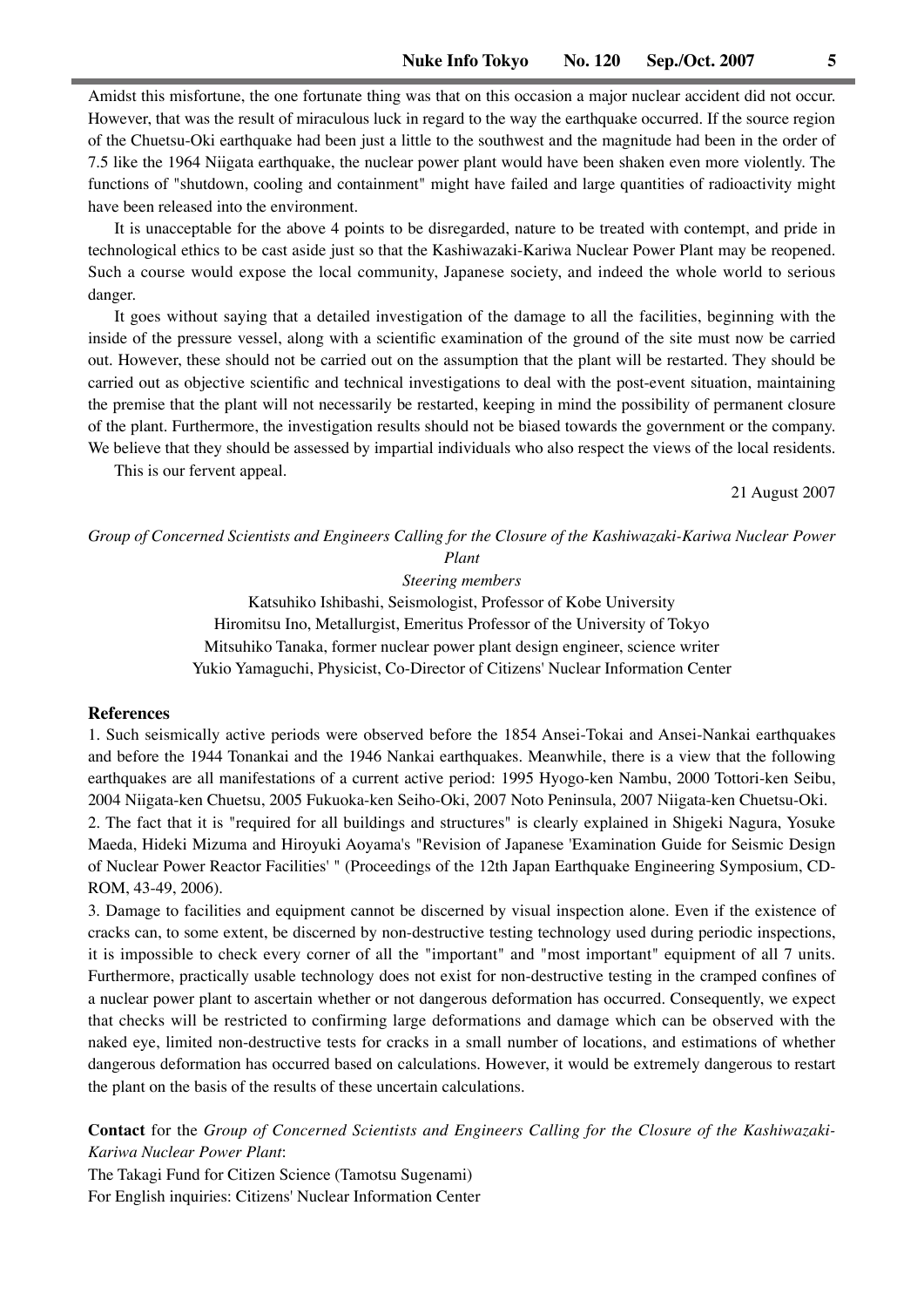## **Active Tests Recommence at Rokkasho**

Since May 2006, Japan Nuclear Fuel Ltd.<br>
(JNFL) has been conducting "active tests"<br>
of its Rokkasho Reprocessing Plant in<br>
Aomori Prefecture. Step 3 of the 5-step tests was (JNFL) has been conducting "active tests" of its Rokkasho Reprocessing Plant in completed in April 2007, but in the same month it was discovered that errors in calculations of earthquake resistance had been covered up (NIT 118). The equipment in question included the fuel-shearing machine and spent fuel-handling equipment. As a consequence, the tests were put on hold.

Work to bring the problem equipment up to the required earthquake resistance standards took until August 17 to complete. Soon after the work was completed, on August 31, the governor and the mayor announced their "understanding" for recommencement of the tests and JNFL commenced step 4 forthwith. It is planned that vitrification of high-active liquid waste will be carried out for the first time during the second half of step 4.

JNFL had planned to commence full operation of the plant in November this year. However, due to the revelation of the incorrect earthquake resistance calculation and the time taken to reinforce the equipment, the active tests are running way behind schedule. Hence, the date for commencement of full operations has been pushed back to February 2008. This is the eleventh time the schedule has been revised. Considering the time required for the government's inspection and the various political procedures involved, including those associated with safety agreements with the local and prefectural governments, even this schedule will be very difficult to achieve.

The delays in the commencement of full operations of the Rokkasho Reprocessing Plant have had a big impact on the finances of Aomori Prefecture and Rokkasho Village. Under Japanese law, if the active tests are not completed and the government's inspection has not been cleared by January 1, the plant, along with its machinery and equipment, is not recognized as an asset for the purposes of taxation under the fixed assets tax. Therefore, the prefecture and the village cannot include fixed assets income from the plant in their 2008 Fiscal Year budgets. The combined lost income for the prefecture and village in FY2008 works out at about 14 billion yen. But the Rokkasho Reprocessing Plant is supposed to be a huge money-spinner for the local and prefectural governments, so they are under great political pressure to place a higher priority on the income that would be derived by commencing full operations than on the plant's safety.

Masako Sawai (CNIC)

*Map of places mentioned in NIT 120*



#### **Haiku for the season**

*preaching life and death the great senior priest with a white fan*

by Rumi Kamishima

The color white is a seasonal reference to summer. September, when this haiku was written, is officially autumn, but the hot weather often continues well into September.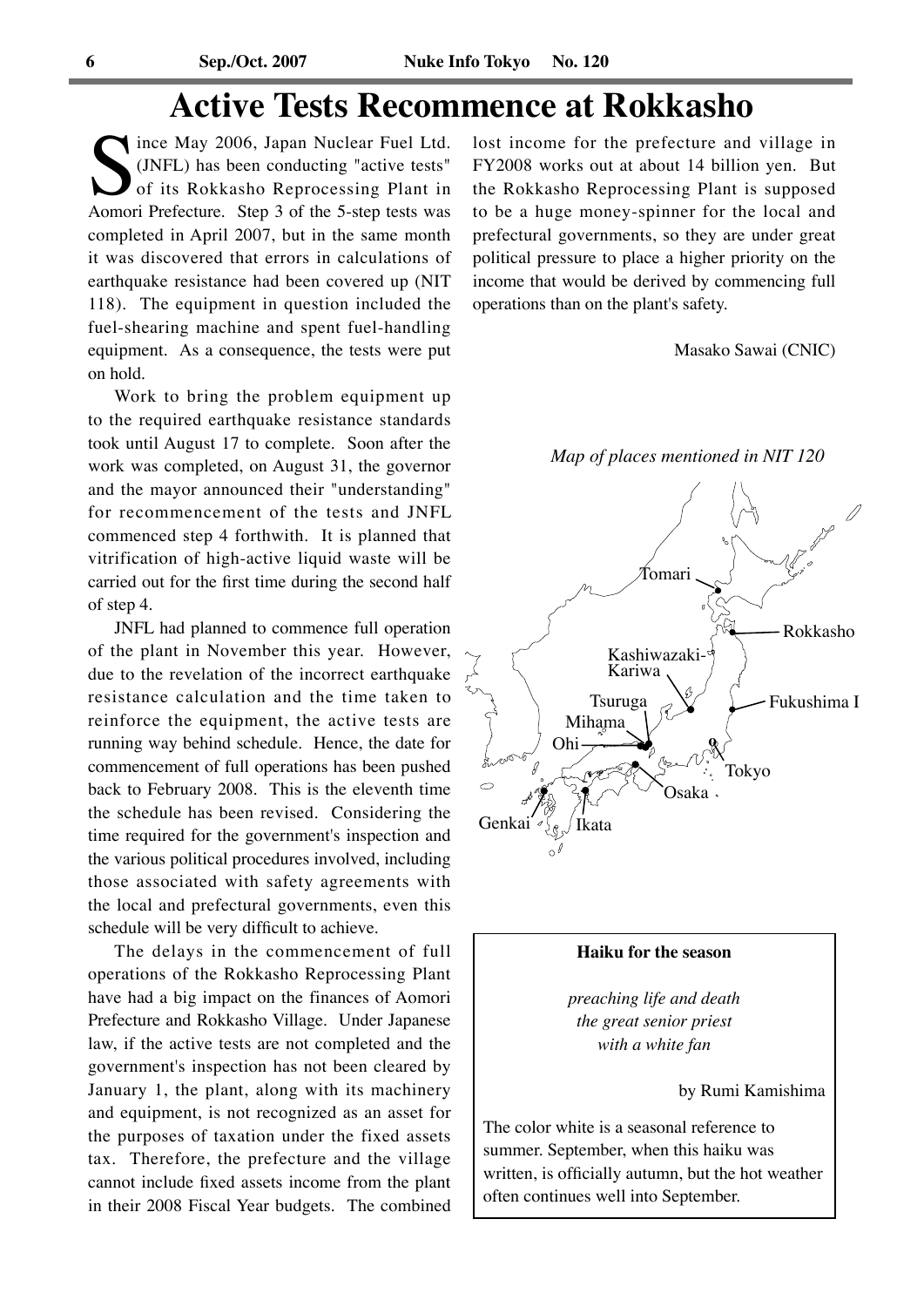## **Worker Exposure Data for 2006 and the Workers' Compensation Case of the Late Tadashi Kiyuna**

#### **Worker Exposure Data**

On August 20 the Nuclear Industrial and Safety Agency released data relating to worker radiation exposure and the management of radioactive waste at nuclear facilities for the 2006 fiscal year.

At nuclear power plants in FY2006 a total of 66,895 workers (8,632 electric utility workers and 58,343 subcontractor workers - people who worked at more than one plant are double-counted) received a collective dose of 67.43 personsieverts (3.28 person-sieverts for utility workers and 64.14 person-sieverts for subcontractor workers). The average individual dose of 1.0 milli-sieverts (0.4 mSv for utility wokers and 1.1 mSv for subcontractor workers) was the same as the previous year. Over 95% of the total dose was received by subcontractor workers. The highest individual dose for a utility worker (12.9 mSv) was received by a worker at the Fukushima I plant, while the highest individual dose for a subcontractor worker (19.7 mSv) was received by a worker at the Ohi plant.

In Japan, exposure is greatest for people who work for subcontractors. Moreover, these people often work at more than one nuclear power plant. In 1977 the Radiation Dose Registration Center was established for the purpose of accurately and consistently assessing and managing the dose of individual workers. It was established within the Radiation Effects Association, which is financed and managed by the electric utilities. It began recording data in 1980 and publishes the total yearly radiation dose and the number of related work places for each radiation industry worker.

According to the 2006 report, 25% of workers worked at two or more places. The average dose of people who worked at only one place was 0.7 mSv. The table below shows a strong trend for radiation dose to increase as people work at more places.

plants all around Japan, mainly at Pressurized Water Reactors, including Tomari, Ikata, Mihama, Ohi, Tsuruga and Genkai. He also worked at the Rokkasho Reprocessing Plant. His job was to check for radiation leaks. His total dose in just over six years from September 1997 to January 2004 was assessed to have been 99.76 mSv. He was a victim of the push to reduce costs through longer consecutive operation of nuclear power plants and shorter periodic inspections. His health got progressively worse until he was forced to quit in February 2004. In May that year he was diagnosed as having malignant lymphoma, a form of blood cancer. He died after great suffering in March the following year at the age of 53.

In October 2005 his family applied to the Yodogawa Labor Standard Supervision Office in Osaka for worker's compensation. The application was rejected in September 2006, without a sample being submitted for assessment by the central office, on the grounds that there is no precedent for accepting malignant lymphoma. Kiyuna's family appealed in October and the case is still being assessed. On June 8 this year, in the context of negotiations with the government over several radiation exposure issues, the Ministry of Health, Labour and Welfare agreed to reconsider Kiyuna's application for worker's compensation. Now the stage is set for the real negotiations to begin.

In Japan, approval of radiation-related workers' compensation for nuclear workers has been based on very narrow criteria. Until now, with the exception of Mitsuaki Nagao's multiple myeloma (see NIT 99), the only cases that have been accepted have been for leukemia. It would be a great step forward for workers' compensation for Japan's nuclear workers if Kiyuna's malignant lymphoma were to be accepted.

| <b>Relation between number of radiation-related work</b> |  |     |     |     |  |      |  |  |
|----------------------------------------------------------|--|-----|-----|-----|--|------|--|--|
| place and radiation dose                                 |  |     |     |     |  |      |  |  |
| Number of work                                           |  |     |     |     |  | 6 or |  |  |
| <b>places</b>                                            |  |     |     |     |  | more |  |  |
| Average radiation 0.7                                    |  | 2.0 | 2.9 | 3.4 |  |      |  |  |

**Workers' Compensation Case of the Late Tadashi Kiyuna**

dose (mSv)

Tadashi Kiyuna worked at nuclear power

Mikiko Watanabe (CNIC)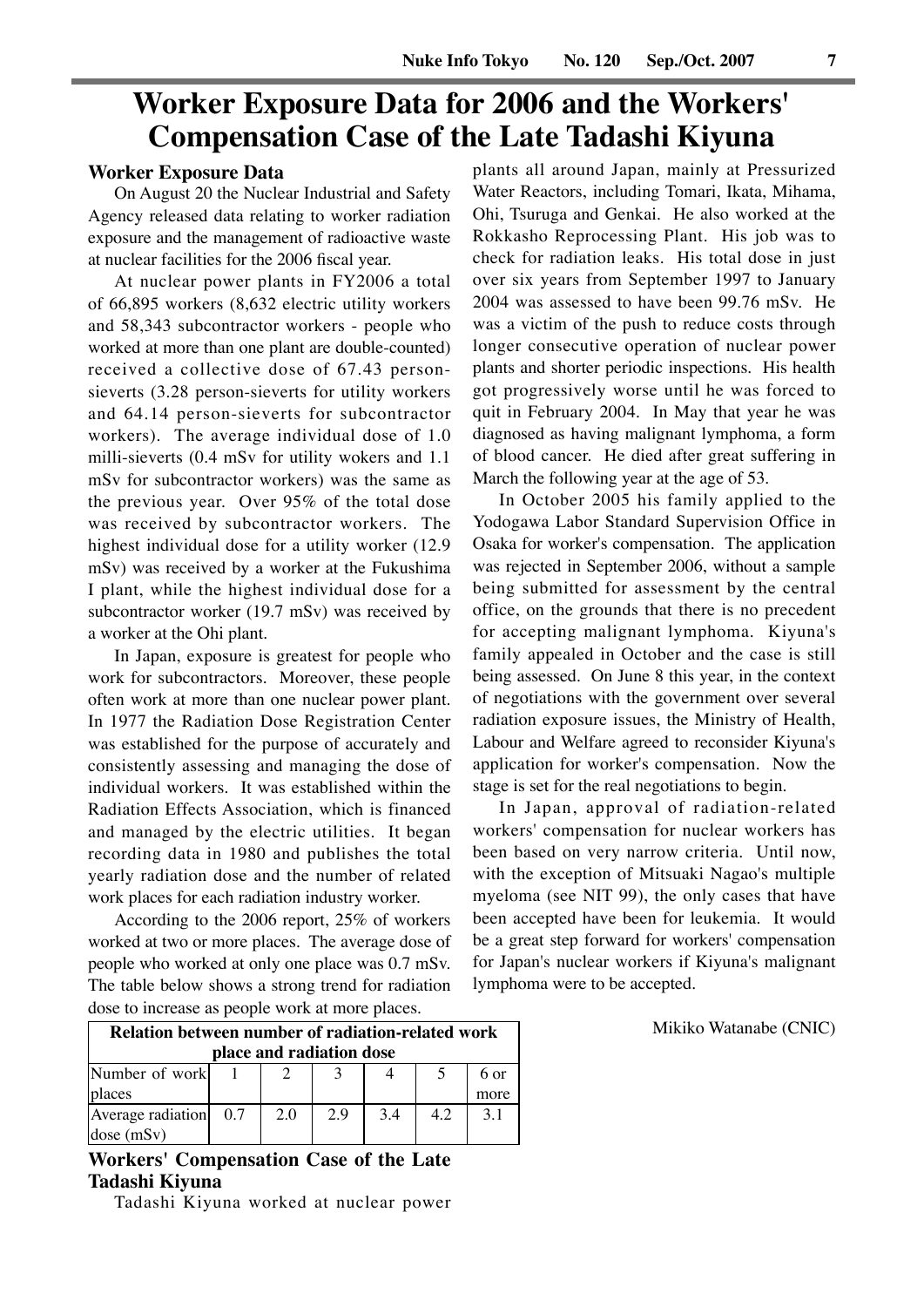#### **Letter Protesting US-India Nuclear Deal Sent to Nuclear Supplier Group Countries**

Prime Minister ... / President ...

We write to you on behalf of ABOLITION 2000, a global network of over 2000 organizations in more than 90 countries working for a global treaty to eliminate nuclear weapons, to share our concern about the nuclear agreement that has been negotiated between the US and India. We hope that, like us, your government will consider the deal to be deeply flawed and reject it.

As you know, the United States and India recently finalized details of a proposed agreement that will exempt India from long-standing restrictions on nuclear trade. For this deal to proceed, India must negotiate a safeguards agreement with the International Atomic Energy Agency (IAEA) and the 45 member-states of the Nuclear Suppliers Group (NSG) also must decide to grant India a special exemption from their rules governing nuclear trade.

Your government is represented on both the Board of Governors of the IAEA and on the NSG, so it is in a position of great responsibility. We urge you to ensure that there is no rush to judgment in the negotiation of a safeguards agreement between India and the IAEA or at the NSG. The goal of members states in both bodies should be to ensure that the US-India deal comply fully with current international nuclear disarmament and nonproliferation agreements, principles, and norms.

In the case of the NSG, all 45 member countries have a power of veto over implementation of the US-India nuclear agreement. For the reasons outlined below we urge you to exercise that power. Furthermore, we believe that the deal is of such consequence for the international non-proliferation regime that the final decision on this matter should be made by the NPT parties at the next Review Conference, in 2010. The currently applicable consensus within the NPT framework is that countries should not receive nuclear assistance unless they have made "internationally legally binding commitments not to acquire nuclear weapons or other nuclear explosive devices". (See paragraph 12 of the 'Principles and objectives for nuclear nonproliferation and disarmament' Decision 2, 1995 NPT Extension Conference). We urge you to make it clear that any effort to force a decision in the NSG prior to a new consensus among the NPT parties will be opposed by your government.

#### **Background and Analysis**

The text of the agreement (referred to as a "Section 123" agreement after the section in the US Atomic Energy Act) was released on 3 August 2007. Key features are an unusual arrangement for a dedicated reprocessing facility and U.S. fuel supply assurances to India. In both areas the proposed agreement grants preferential treatment to a non-NPT party. These attempts to finesse concerns about compliance with US law (the Atomic Energy Act and the Hyde Act) must not be allowed to blind the governments of other countries to the broader concerns discussed below.

Since its nuclear test in 1974, India has been subject to sanctions on trade in nuclear technology. After India and Pakistan conducted nuclear tests in 1998, the United Nations Security Council passed a resolution (SC1172) condemning the tests. The "Section 123" agreement violates SC1172, which calls on India and Pakistan "immediately to stop their nuclear weapon development programs, to refrain from weaponization or from the deployment of nuclear weapons, to cease development of ballistic missiles capable of delivering nuclear weapons and any further production of fissile material for nuclear weapons. " The Resolution also "encourages all States to prevent the export of equipment, materials or technology that could in any way assist programs in India or Pakistan for nuclear weapons." In the absence of India halting the production of fissile material for weapons, the supply of uranium to India by the international community for the reactors on its civilian list would still free up India's limited supply of indigenous reactor fuel for the sole purpose of fueling plutonium production reactors, thus indirectly assisting India's nuclear weapons program. (2)

The Section 123 agreement would allow for the transfer of sensitive reprocessing technology under certain circumstances. But the supply to India of equipment that may also be used in reprocessing, uranium enrichment, and heavy water production facilities risks that such equipment may be replicated and used in India's unsafeguarded nuclear weapons program. Such cooperation, if allowed by the NSG, could violate the original five Nuclear-Weapons States' NPT obligations under Article I of the NPT, which prohibits nuclear-weapon states from assisting non-nuclear-weapon states in any way to acquire nuclear weapons.

Despite developing and testing nuclear weapons outside the framework of the NPT, India is getting more favorable treatment than any NPT state with which the United States has a nuclear cooperation agreement. The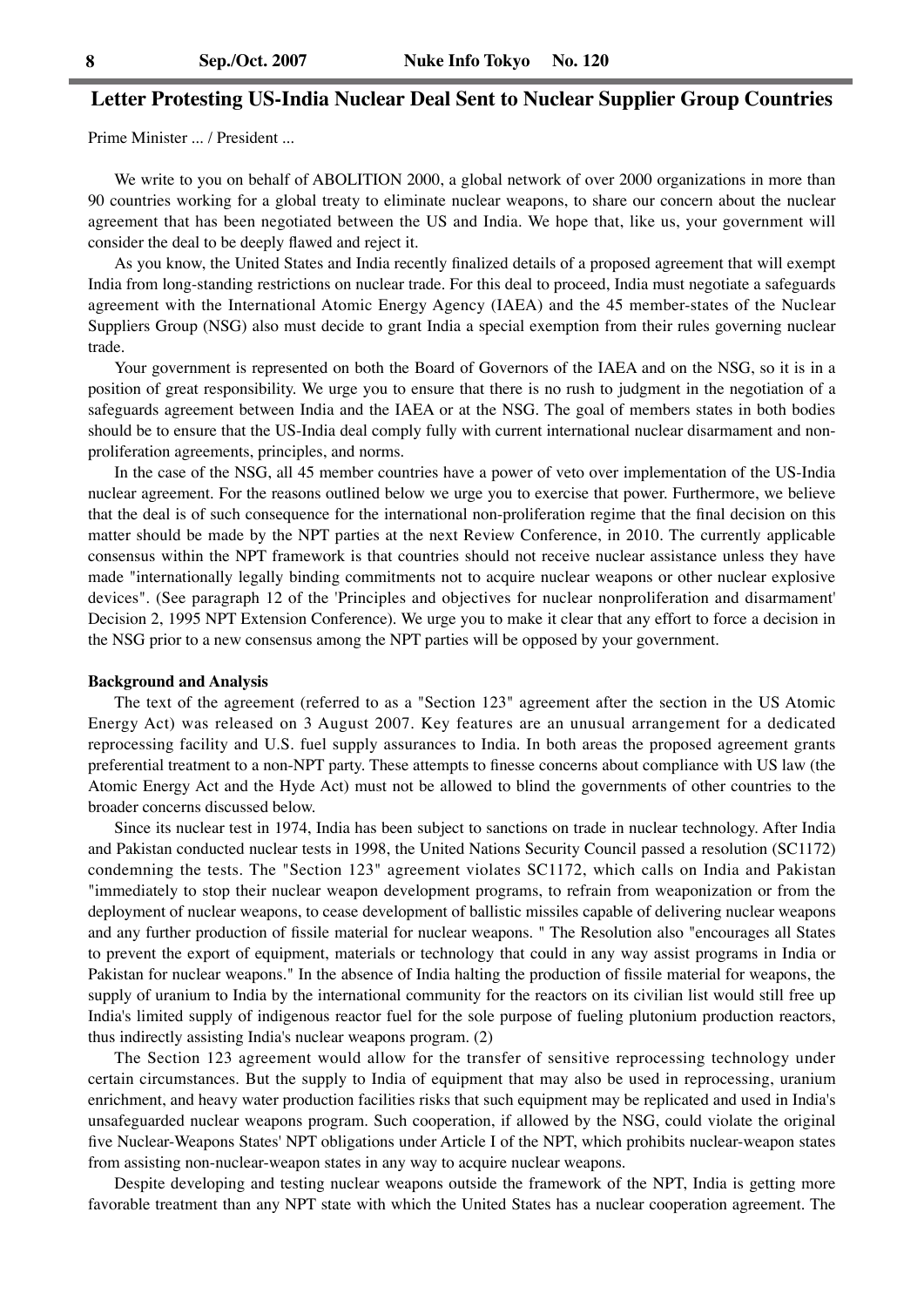Arms Control Association made the following comment in a Background Memo (3) issued in response to the August 3 release of the text of the "Section 123" agreement:

"The U.S.-India nuclear trade deal would grant India benefits not available to the non-nuclear weapon states parties to the nuclear Nonproliferation Treaty without even requiring it to meet all of the responsibilities expected of the five original nuclear-weapon states.

"For example, unlike China, France, Russia, the United Kingdom, and the United States, India has refused to sign the 1996 Comprehensive Nuclear Test Ban Treaty and it has refused unilaterally to declare a halt to the production of fissile material for weapons -- as France, Russia, the United Kingdom, and United States have all done."

There is an immediate risk that the US-India nuclear agreement will fuel a nuclear arms race between India and Pakistan. Pakistan's National Command Authority (NCA), chaired by President Pervez Musharraf, has declared that "In view of the fact the [U.S.-India] agreement would enable India to produce a significant quantity of fissile material and nuclear weapons from unsafeguarded nuclear reactors, the NCA expressed firm resolve that our credible minimum deterrence requirements will be met." This suggests a South Asian fissile material race may be imminent.

Exempting India from international rules governing trade in nuclear technology threatens to undermine the nuclear non-proliferation order and thereby the prospects for global nuclear disarmament. Regardless of claims that the exemption will apply only to India, inevitably other nuclear proliferators will expect the same treatment. There is a danger that Pakistan, Israel and North-Korea, and possibly other countries in future, will see this as an opportunity for them to lay similar claims. For this and all the above reasons we urge you to reject this illconceived nuclear agreement.

Philip White, US-India Deal Working Group Coordinator Steven Staples, Global Secretariat to Abolition 2000 14 August 2007

#### **Notes and References**

1. ABOLITION 2000's US-India Deal Working Group was established at ABOLITION 2000's Annual General Meeting held during the May 2007 NPT PrepCom in Vienna. ABOLITION 2000 lobbied governments at the NPT PrepCom.

2. Zia Mian, A.H. Nayyar, R. Rajaraman and M. V. Ramana, Fissile Materials in South Asia:The Implications of the US-India Nuclear Deal, International Panel on Fissile Materials, Research Report #1, 11 July 2006 3. Arms Control Association Background Memo, "U.S.-Indian Nuclear Agreement: A Bad Deal Gets Worse", August 3, 2007

#### **Endorsed by Members of Abolition 2000 US-India Deal Working Group**

Lisa Clark (Italy), Beati i costruttori di pace (Blessed Are the Peacemakers) and Italian Disarmament Network Beatrice Fihn (Sweden), Womens' International League for Peace and Freedom Hamsa Genedy (Egypt), International Section, Afro-Asian Peoples' Solidarity Organization Jim Green (Australia), Friends of the Earth Australia Regina Hagen (Germany), International Network of Engineers and Scientists Against Proliferation Xanthe Hall (Germany), International Physicians for the Prevention of Nuclear War John Hallam (Australia), People for Nuclear Disarmament NSW David Heller (Belgium), Friends of the Earth Flanders & Brussels Hidemichi Kano (Japan), Japan Congress Against A- and H-Bombs Akira Kawasaki (Japan), Peace Boat Daryl Kimball (USA), Arms Control Association Ak Malten (The Netherlands), Global Anti-Nuclear Alliance Nouri Abdul Razzak Hussain (Egypt), Secretary-General, Afro-Asian Peoples' Solidarity Organization Sukla Sen (India), National Coordination Committee Member, Coalition for Nuclear Disarmament and Peace SANSAD (South Asian Network for Secularism and Democracy) Steven Staples (Canada), Director, Rideau Institute on International Affairs, Global Secretariat to Abolition 2000 Heinz Stockinger (Austria), PLAGE - Independent Platform Against Nuclear Dangers Aaron Tovish (USA), International Manager, Mayors for Peace 2020 Vision Campaign International Secretariat Philip White (Japan), Citizens' Nuclear Information Center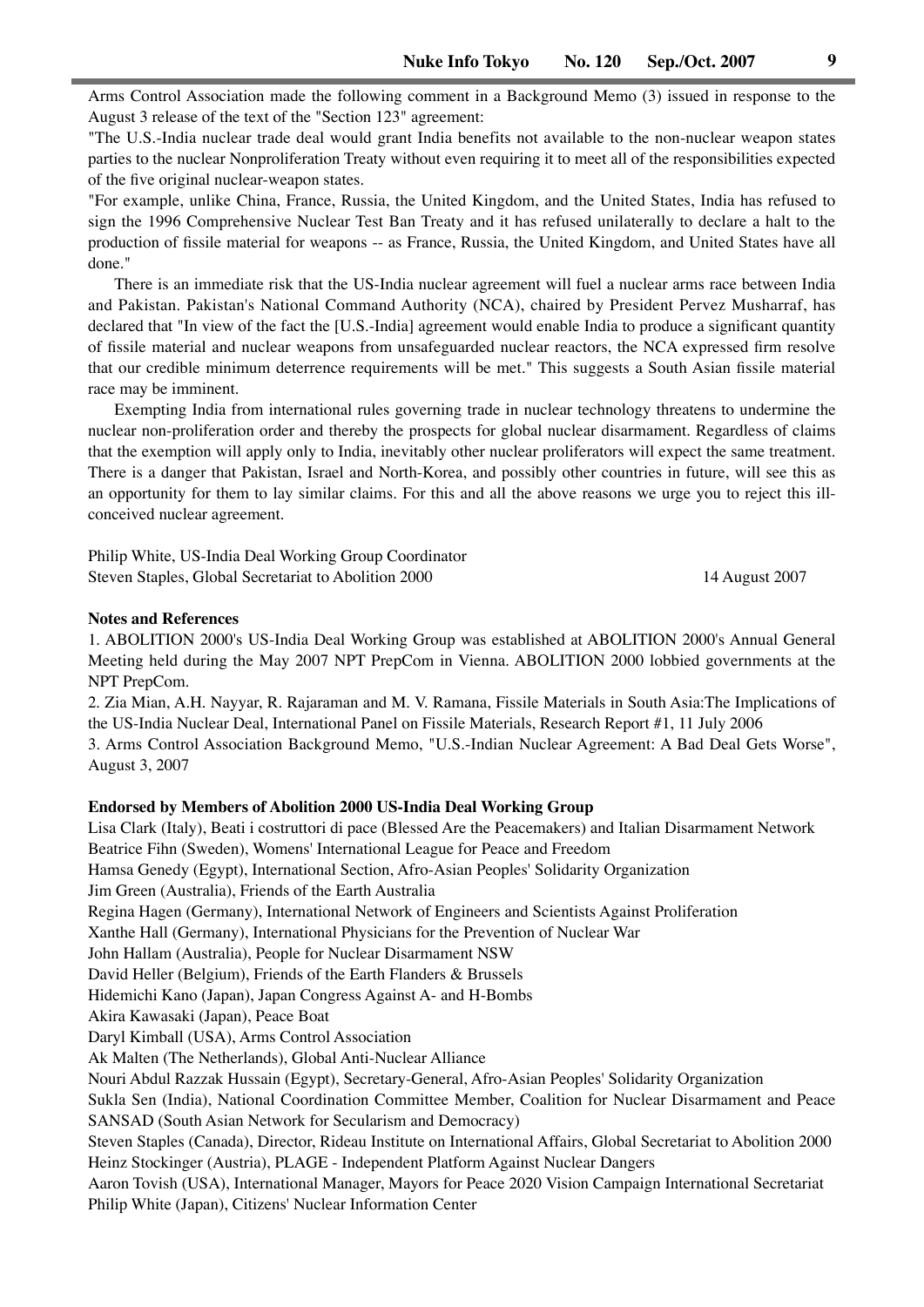#### Group Introduction:

## **Stop Rokkasho Japan**

by Sukiko Kannaduki\*

TOP-ROKKASHO was initiated by musician<br>Ryuichi Sakamoto in order to tell the world<br>via the internet, through music and art, about<br>the dangers of the Rokkasho Reprocessing Plant Ryuichi Sakamoto in order to tell the world via the internet, through music and art, about the dangers of the Rokkasho Reprocessing Plant in Aomori Prefecture. Until then, he himself had only a vague knowledge of the dangers, but when the active tests began he learnt that "in one day the plant will release the amount of radioactivity released in one year by a normal nuclear power plant". He expressed the feelings he had at the time as follows: "Anyone will help someone drowning before their eyes, won't they? I don't think you can pretend not to see. Likewise, having seen those words, I could not just walk away. I thought about what I could do and decided to set up a web site." But it was not just the facts about radioactivity that surprised him. He was surprised to discover that, even as this terrible thing was about to happen, hardly anyone, including himself, knew about it.

It is easy for people to become interested in art and the field that he specializes in, music. He invited musicians and artists to donate their works and people from Japan and from all around the world responded. He uploaded these works onto the website. Since this novel system of disseminating information is not for profit, people can download the works, pass them on and alter them freely. Above all, he wanted people to know what's going on. The information is presented simply, so that people who visit the web site can understand the problems with the Rokkasho Reprocessing Plant.

Soon after the website was set up, coinciding with his visit to Japan (he lives in New York), he, along with environmentalists with whom he has a strong affinity, set up "STOP-ROKKASHO-JAPAN". This is not an organization as such. It is a loose network of people who agree with the aims of the STOP-ROKKASHO website. They share information and exchange ideas through an email list and cooperate in activities opposing the Rokkasho Reprocessing Plant.

His initiative has had an influence on many people, from people who did not previously know about the problems, to people who knew but were not interested. The logo by internationally renowned designer Jonathan Barnbrook and the music and art create not just a stylish atmosphere,



they also make the site friendly and accessible. The large number of young supporters is particularly striking. Dynamic young people are raising the STOP-ROKKASHO placard and opening stalls at events all around the country to communicate to more and more people the problems of the Rokkasho Reprocessing Plant. Some people are spreading the message through the medium of fashion by collaborating to sell T-shirts and bags, others are holding live concerts and events in clubs, while others are producing books under the Rokkasho title. Everyone is spreading the message in the field where their skills lie.

STOP-ROKKASHO was set up to spread the message via the internet, but it has crossed the boundaries of the internet and has given birth to a new style and dynamism that hitherto was unfamiliar to the shy Japanese.

The URL for the STOP ROKKASHO Web Site is as follows:

http://stop-rokkasho.org/

*\* Sukiko Kannaduki is a writer who specializes in nuclear and environmental issues. To spread the message in the fashion world, she has written a series called "I Love No Nukes" for the web site of an apparel company.*

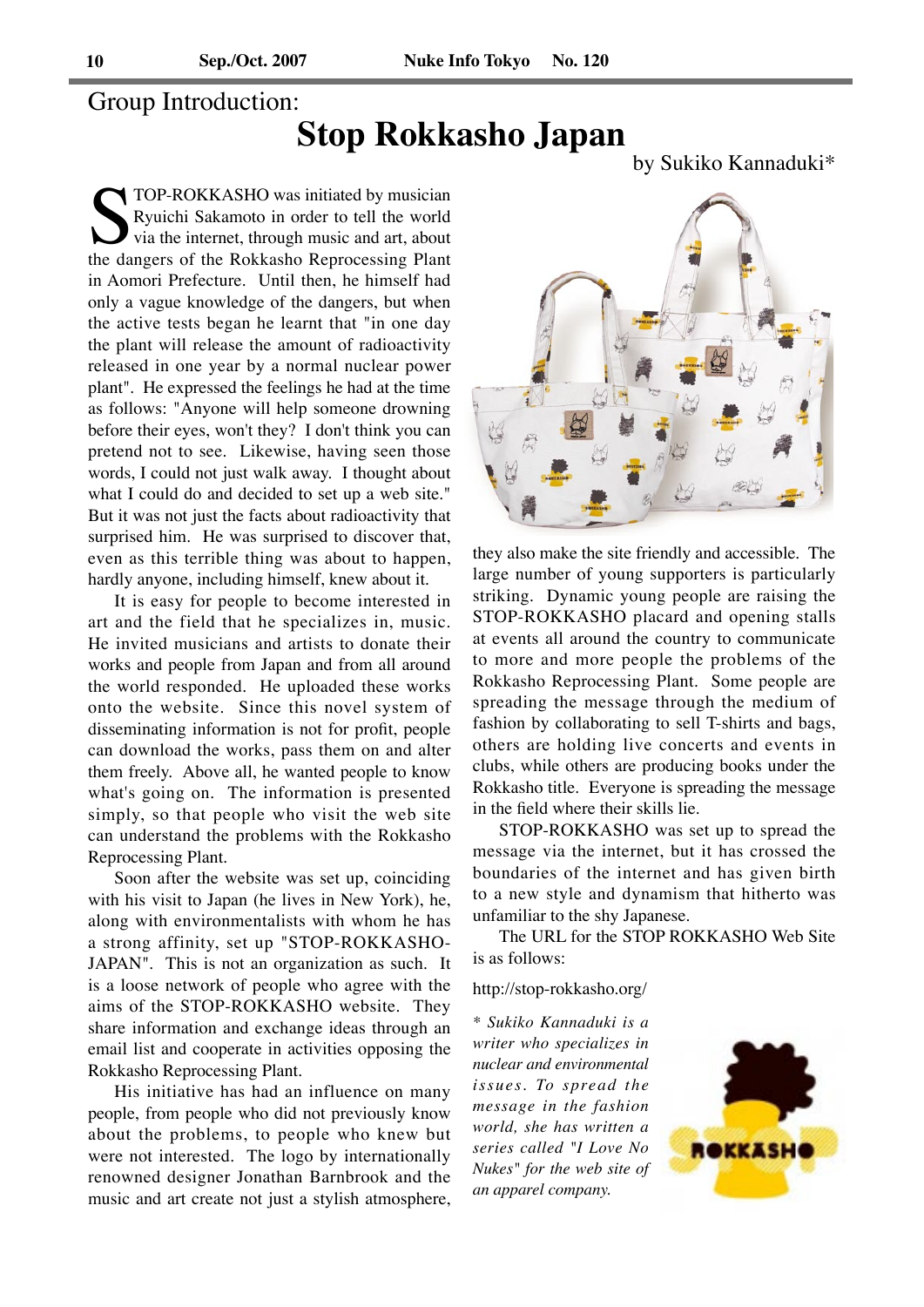# **NEWS WATCH**

#### **Monju Plant-Confirmation Tests Begin**

Modifications of Japan Atomic Energy Agency's (JAEA) Monju Prototype Fast Breeder Reactor (280 MW, Tsuruga City, Fukui Prefecture), which began in March 2005 (NIT 110), were completed on August 30 this year and plant-confirmation tests were commenced the following day. Operation of Monju has been suspended since an accident caused by a sodium leak in December 1995. The accident occurred shortly after trials of the plant commenced. The main purpose of the plant-confirmation tests is to confirm that equipment and machinery which has been idle since the accident is still in sound condition.

Originally JAEA planned to complete the tests by next May, but the details of the tests were reconsidered in response to comments from local citizens' groups. About 50 extra test items were added, including Eddy Current Technique (ECT) of all the pipes in the steam generator, bringing the total number of items to 140. As a result the tests will continue for an extra 3 months to August. In addition, JAEA decided to take the precaution of conducting preparatory operations for 2 months before the commencement of full operation.

As a result, the schedule for recommencement of operations has been extended by 5 months from May to October 2008.

#### **Successive Cases of Arson at Tomari-3 Construction Site**

There were successiveive cases of arson between July and August at the construction site of Hokkaido Electric Power Company's Tomari-3 (PWR, 912 MW) nuclear power plant. The first incident occurred on July 3. A second incident occurred on July 4, the day the reactor pressure(vessel was transported into the site. In total, there were 6 incidents up until August 9. All were small-scale fires. It appears that the intention was not to cause major damage. The culprit has not been found and we can only speculate about the motive, but it has been said that the fires might not have been lit so much as a result of personal resentment, but rather as a protest against the prioritization of cost at the site.

In order to prevent a recurrence, additional surveillance cameras have been installed and an additional 70 people have been employed to monitor the site. Workers are required to undergo body checks and they have been banned from moving around the site on their own. Efforts to find the culprit include posting 50 notices around the site offering a reward of 2 million yen to anyone providing useful information.

#### **Agricultural and seafood producers and consumers oppose Rokkasho**

For the first time, agricultural and seafood producers in Aomori Prefecture and neighboring Iwate Prefecture have joined hands with cooperatives which distribute their products and consumers' groups to form a national network to oppose the Rokkasho reprocessing plant and prevent radioactive contamination. CNIC's Masako Sawai was the keynote speaker at a meeting held to launch the network in Tokyo on July 28. Then on August 25 over 300 people from all over Japan attended a meeting held in Aomori City. Scientists and representatives of local opposition groups and sponsoring organizations delivered messages at the meeting. They expressed their resolve to prevent the operation of the Rokkasho Reprocessing Plant, so that people can continue to eat the produce of Aomori and Iwate Prefectures without fearing that it is contaminated with radioactivity.

#### **Regulations to be changed to extend time between periodic inspections**

The Nuclear Industrial and Safety Agency plans to change its regulations to extend the time between periodic inspections, thus allowing nuclear power plants to operate consecutively for longer periods. It is aiming to implement the changes in 2008, but local and prefectural governments are strongly opposed.

Under the current regulations, the longest that nuclear power plants can be operated before undergoing a periodic inspection is 13 months. Under the draft amendment, the period would be